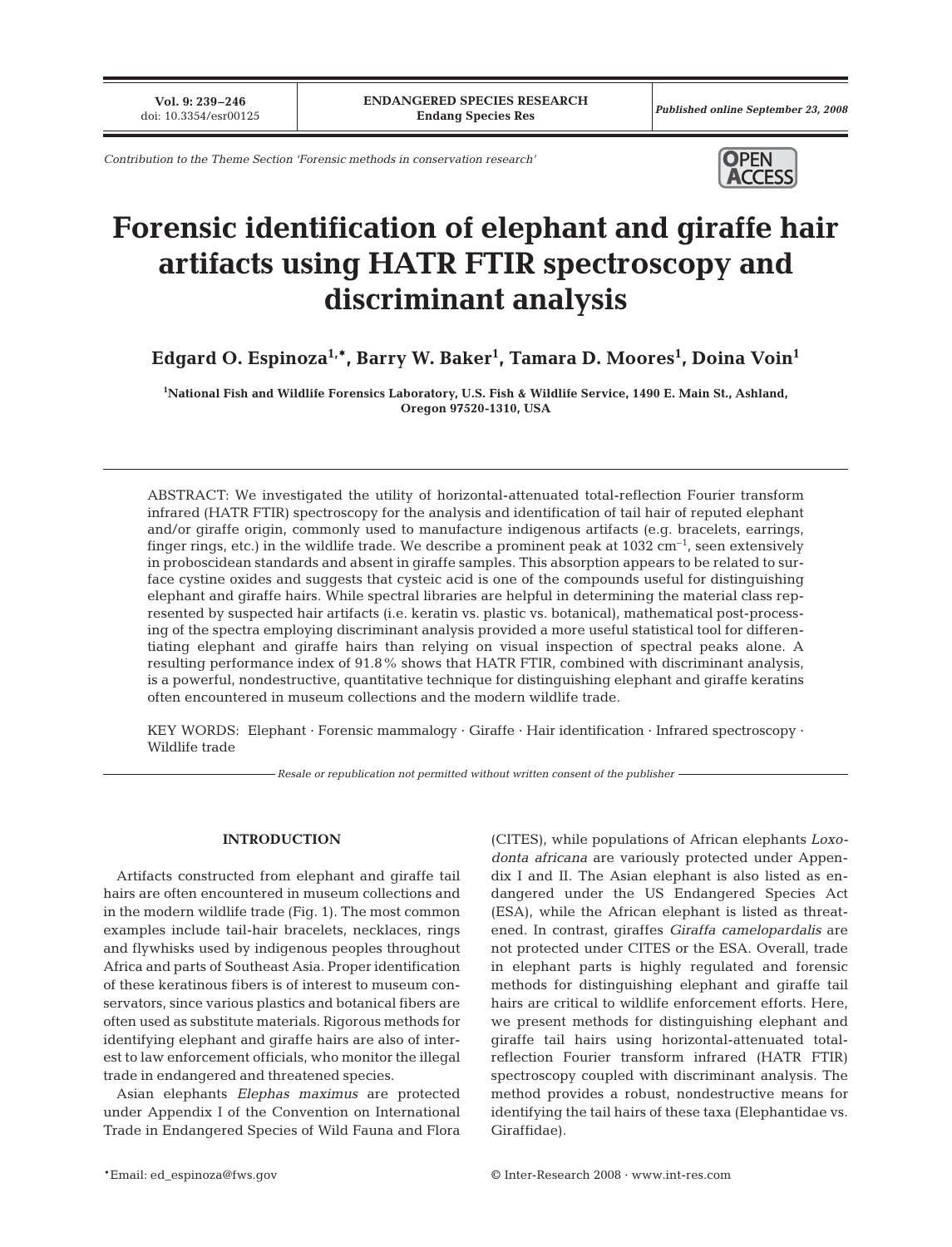

Fig. 1. Examples of elephant-hair artifacts, including bracelets, rings and earrings

## **Cultural use of elephant and giraffe hair**

Both elephant and giraffe tail hairs have been used extensively by numerous cultural groups to manufacture artifacts and convey symbolic meaning. Similar artifacts are now also commonly sold to tourists. As examples, African elephant-hair bracelets have been used by the Mbuti of northeastern Zaire (Carpaneto & Germi 1989), as well as among the Bahima (Meldon 1907). They have also been noted in markets in Côte d'Ivoire, Nigeria and Senegal (Courouble et al. 2003). In Ghana, elephant-tail flywhisks are associated with Akan royalty, while elephant tails in general are associated with leadership in several parts of Africa (Ross 1992). Among the Asante of Africa, elephant tails are considered a symbol of wealth (Wilks 1979). Elephanthair necklaces were worn by the Bahima of Uganda (Roscoe 1907), while farmers in Cameroon sometimes bury elephant tail hairs in their fields in the belief that it reduces crop pests (Poubom et al. 2005). Markets in Mozambique sold both elephant hair bracelets and giraffe hair necklaces (Milliken 2002). Giraffe-hair necklaces have also been reported among the Samburu (Straight 2002), the Mursi (Turton 2005) and the Nuer (Evans-Pritchard 1940). Whole giraffe tails were worn as armbands by the Turkana (Barton 1921). The cultural use of giraffe tails in general extends back at least as far as ancient Egypt (Kirwan 1963, Phillips 1997).

The tail hairs of Asian elephants are used extensively as well. Simon (1954) reported the belief in Sri Lanka that the tail hair of a wild, never-ridden elephant protects against evil. In Myanmar, finger rings made from elephant hair were worn as protection from death, while imitation elephant-hair rings were made from palm leafs (Hildburgh 1909). Elephant-hair rings are worn by men in Myanmar to attract women, while an entire tail may be hung in a home to bring success in business (Shepherd 2002). Asian elephant-hair rings and bracelets were also noted in markets in Cambodia (Walston 2005). In Viet Nam, elephant hairs are sold as rings, bracelets and toothpicks (The Viet Nam Ecological Association et al. 2002).

Overall, the tail hairs of African elephants, Asian elephants and giraffes have been widely used throughout history as cultural artifacts. Similar items are now commonly encountered in the wildlife trade and on Internet auction sites. Based on this review, it is clear that artifacts reported to be made of elephant hair (protected under CITES and ESA), could in fact originate from giraffes (not protected under CITES or ESA). Here, we distinguish the keratinous fibers of elephant and giraffe tail hairs using HATR FTIR spectroscopy and discriminant analysis. We show that discriminant analysis provides a more robust method of distinguishing elephant and giraffe hairs than relying on visual inspection of spectral peaks alone. While these spectroscopic methods do not distinguish African from Asian elephants, the technique has the advantage of being nondestructive and can easily distinguish elephant hairs (Elephantidae) from giraffe hairs (Giraffidae).

#### **Keratin biochemistry**

Keratins (including hairs) are a broad class of fibrous proteins (Lehninger 1982), which has been divided into 2 major classes, termed α-keratins and β-keratins. An intrinsic difference in vertebrate keratins is that mammals (including elephants and giraffes) produce only α-keratins, while reptiles and birds produce both α-keratins and β-keratins (Alexander & Parakkal 1969, Marshall et al. 1991, Fraser & Parry 1996, Alibardi 2003a,b,c). The morphological structures and biochemistry of keratin have been systematically described (Lehninger 1982, Marshall et al. 1991), whereas Alibardi (2003a, 2003b, 2003c) has reviewed the selective advantage of inheriting α-keratins vs. βkeratins genes. In this study, we used spectroscopy to investigate the α-keratins of giraffe and elephant tail hairs, which are structurally characterized by their  $\alpha$ helix moiety.

## **Infrared spectroscopy**

Keratins have been studied with various forms of infrared spectroscopy for decades (Ambrose & Elliott 1951). Spectroscopy is also now widely used in cultural heritage conservation to characterize a broad range of artifact classes (Low & Baer 1977, Bitossi et al. 2005). FTIR is an analytical tool that, when used in examining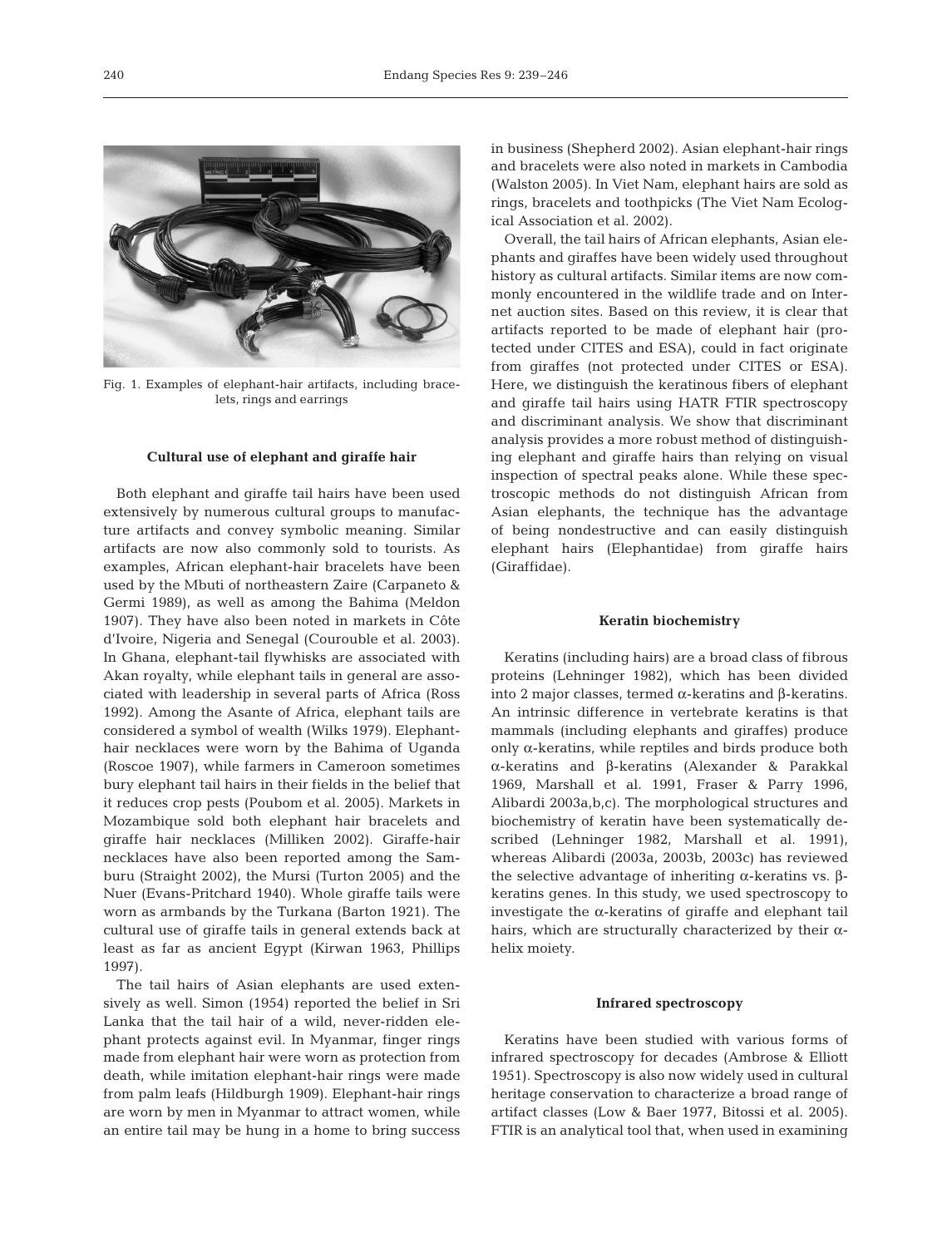hard biological tissues, stands out for its robustness, ease of sample preparation, its simplicity of operation and the ability to make structural elucidations (Rintoul et al. 1998, Lyman et al. 2001). The resolving power of FTIR has been applied in such diverse fields as forensic fiber identification (Kirkbride & Tungol 1999) and bacterial species identification (Timmins et al. 1998). Discriminant analysis (also known as linear discriminant analysis or canonical variates analysis) of vibrational spectra (Raman or infrared) has been successfully used to extend the limitation inherent in vibrational data. Examples of discriminant analysis applied to spectroscopic studies of various forensic and biological materials are reviewed by Espinoza et al. (2007).

In this study, we present our results for differentiating the hair keratin of elephants from those of giraffes by HATR FTIR, followed by discriminant analysis. The use of a HATR accessory permits rapid nondestructive sampling with no harm to the object in question. The method proved useful in distinguishing elephant and giraffe keratins frequently encountered in museum collections and the wildlife trade. If the analysis requires distinguishing African elephant from Asian elephant, we rely on the accuracy of traditional microscopic techniques. The advantage of spectroscopic analysis in this instance is that the method is nondestructive, while microscopic techniques for distinguishing African and Asian elephant hairs requires destructive testing (authors' unpubl. data).

# **MATERIALS AND METHODS**

A Nicolet, Nexus 470 FTIR (Omnic v.6 software) with a Smart MIRacle HATR accessory (Pike Technologies) was used for developing a population database for studying the spectral properties of elephant and giraffe tail hairs. The Smart MIRacle accessory contained a diamond single reflection attenuated total reflection (ATR) plate with a sampling diameter of 2 mm. After a simple cleansing procedure (see below), hairs were placed directly on the diamond window. All samples were oriented in the north-south configuration and aligned with the probing beam in order to minimize unwanted spectral differences due to sample placement (Pike Technologies 2004). The micrometer associated with the Smart MIRacle HATR accessory had a straight-edged metal tip attachment and each sample was collected while applying approximately 800 psi (55 bar) of pressure. The Nicolet spectrometer contained a deuterated triglycine sulfate (DTGS) detector with a KBr window. The best spectra were obtained when the sampling window (2 mm) was completely covered by the hairs, but reliable data were also produced from single hairs when their diameter covered at least 25% of the sampling window (hair diameter  $~10.5$  mm).

Standard tail-hair samples (vouchered specimens of known species origin) were analyzed from the collection of the National Fish and Wildlife Forensics Laboratory (U.S. Fish & Wildlife Service) (Appendix 1). These consisted of 18 individual African elephants, 18 Asian elephants and 40 giraffes. To reduce potential contamination from urine and feces, each tail hair sample was sonicated for 10 min in water followed by a 10 min isopropyl alcohol wash. The hairs were allowed to air dry and were microwaved for 30 s prior to analysis to standardize potentially variable moisture content. In addition to vouchered specimens from zoo animals, 26 crafted indigenous hair artifacts (bracelets, earrings, etc.) were borrowed from the National Eagle and Wildlife Property Repository (U.S. Fish & Wildlife Service) for analysis (Fig. 1). These elephant tail hair artifacts were seized by USFWS due to illegal importation into the United States.

Spectral collection parameters were optimized to produce high spectral accuracy (Kirkbride & Tungol 1999). All samples were scanned 50 times under autogain control (i.e. 50 scans from a single location were averaged for each spectrum). The final format of the spectra was log  $(1/R)$  vs. wavenumber  $(cm<sup>-1</sup>)$  with a spectrum range of  $4000$  to  $840 \text{ cm}^{-1}$ . There was no correction performed on the resulting spectrum. The log (1/R) for reflection measurements is equivalent to absorbance in transmission measurements (Thermo Nicolet 2003). A background spectrum was taken before each hair was sampled. Discriminant analysis was performed using the TQ Analyst™ v.6.0 software package (TQ Analyst 1992) at a spectrum range of 1523 to 933  $\text{cm}^{-1}$ , with a baseline chosen by the software to obtain the maximum area in range.

## **RESULTS AND DISCUSSION**

The analysis of materials by HATR FTIR is straightforward. The spectra of elephant and giraffe hair are dominated by the amide peaks associated with keratin. Fig. 2 represents the spectra of the species tested. The top represents the average spectrum of *Loxodonta africana* (n = 18), the middle represents the average spectrum of *Elephas maximus* (n = 18) and the bottom represents the average spectrum of *Giraffa camelopardalis* (n = 40). An examination of these spectra allows us to confirm the presence of frequencies characteristic of keratin as assigned in Table 1 (Hopkins et al. 1991, Joy & Lewis 1991, Akhtar & Edwards 1997, Edwards et al. 1998). The presence of these absorptions plus the knowledge that the samples are of mam-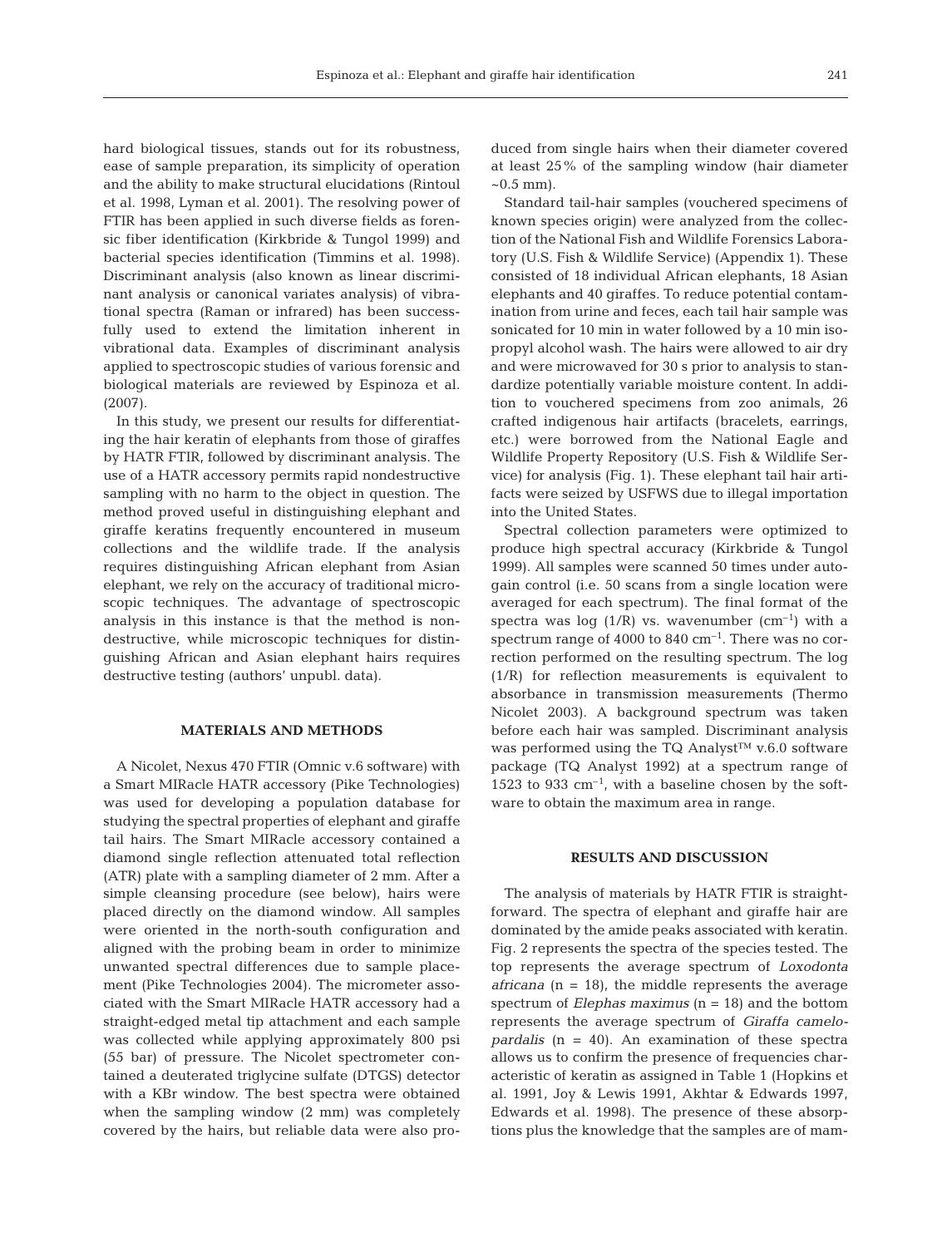

Fig. 2. Spectra of the taxa analyzed. Top spectrum corresponds to African elephant, middle spectrum is of Asian elephant and bottom spectrum is giraffe

Table 1. Assignment of prominent peaks found in keratin (Hopkins et al. 1991, Joy & Lewis 1991, Akhtar & Edwards 1997, Edwards et al. 1998)

| $\rm (cm^{-1})$ | FTIR vibration Approximate assignment                       | Functional<br>qroup |
|-----------------|-------------------------------------------------------------|---------------------|
| 3310            | $\nu(NH)$ symmetric stretch                                 | Amide A             |
| 3073            | $v(CH)$ olifinic                                            |                     |
| 2965            | $v(CH_3)$ asymmetric                                        |                     |
| 2930            | $v(CH_3)$ symmetric                                         |                     |
| 2875            | $v(CH2)$ symmetric                                          |                     |
| 1672            | $\nu(CO)$ symmetric $\beta$ pleated sheet                   | Amide I             |
| 1665            | $v(CO)$ random coil                                         | Amide I             |
| 1655            | $v(CO)$ symmetric $\alpha$ helix                            | Amide I             |
| 1624            | $v(CO)$ symmetric $\beta$ pleated sheet                     | Amide II            |
| 1544            | $\delta$ (HN) v(CN) α helix                                 | Amide II            |
| 1516            | $\delta$ (HN) v(CN) $\beta$ pleated sheet                   | Amide II            |
| 14.53           | $\delta$ (CH <sub>2</sub> ) (CH <sub>3</sub> ) deformation  |                     |
| 1414            | $\delta$ (CH <sub>3</sub> ) deformation                     |                     |
| 1336            | $\delta$ (CH <sub>2</sub> ) deformation                     |                     |
| 1256            | $υ$ (CN) $δ$ (HN) random coil                               | Amide III           |
| 1188            | va(SO) cysteic acid                                         | Cystine oxides      |
| 1106            | $\upsilon$ s(SO) cystine dioxide                            | Cystine oxides      |
| 1075            | $\upsilon$ s(SO) cystine monoxide                           | Cystine oxides      |
| 1041            | $\mathfrak{v}\mathbf{s}$ (SO) cysteic acid                  | Cystine oxides      |
| 1024            | $\mathfrak{v}\mathbf{s}(\mathrm{SO})$ cysteine-s-sulphonate | Cystine oxides      |
| 831             | $\delta$ (CCH) aliphatic                                    |                     |

Table 2. Summary table of the area calculated at the  $1032 \text{ cm}^{-1}$  region

|           | Loxodonta<br>africana | Elephas<br>maximus | Analysis of<br>seized objects | Giraffa<br>camelopardalis |
|-----------|-----------------------|--------------------|-------------------------------|---------------------------|
| n         | 18                    | 18                 | 26                            | 40                        |
| Mean      | 137.4                 | 101.4              | 240.3                         | 36.1                      |
| SE        | 9.44                  | 6.89               | 9.97                          | 1.40                      |
| Variance  | 1606.3                | 856.8              | 2587.0                        | 81.0                      |
| <b>SD</b> | 40.0                  | 29.3               | 50.8                          | 9.0                       |
|           |                       |                    |                               |                           |

malian origin allows us to confirm the  $\alpha$ -helix conformation characteristic of mammal keratins (Akhtar & Edwards 1997, Edwards et al. 1998). These absorptions can also be used to exclude commonly substituted materials such as plastics and plant material. The major difference observed is that the spectrum of elephants contains a predominant broad-band stretch at  $1032 \text{ cm}^{-1}$ , whereas this peak is missing in the giraffe samples. Only 1 Asian elephant (sample Em-17) did not exhibit the prominent  $1032 \text{ cm}^{-1}$  peak.

This region (1200 to 1000  $\text{cm}^{-1}$ ) is associated with vibrations of the sulphur-oxygen groups of keratin (Brenner et al. 1985, Douthwaite et al. 1993). Table 2 shows the calculated area of the  $1032 \text{ cm}^{-1}$  peak for the different groups tested. Semi-quantitative area calculations were integrated using the TQ Analyst software and were based on the area where the zero-order

> spectra reached the baseline (1140 to  $960 \text{ cm}^{-1}$ ). Fig. 3 shows the box plot of the data in Table 2. As demonstrated, the proboscidean samples exhibit an absorption 3 times greater than giraffe. Fig. 2 shows that the proboscidean samples have a broad, poorly resolved, stretch in the  $1032 \text{ cm}^{-1}$  region, but if one transforms the spectrum to the second-order derivative, the resulting increase in spectral detail allows for inferring the sulphur-oxygen species present in this area. An examination of the secondorder derivative of the proboscidean spectra revealed that cysteic acid ( $\upsilon$ s[SO] at 1040 cm<sup>-1</sup> and 1170 cm<sup>-1</sup>) is present in the African and Asian elephant samples, yet was absent in the giraffe hairs. Therefore, one can conclude that the intense absorption seen in proboscidean standards at 1032  $cm^{-1}$  is due to surface cystine oxides and that cysteic acid is one of the species present.

> Since all of the proboscidean standards originated from captive zoo populations (see Appendix 1), we investigated if tail hair samples from wild elephants also exhibited this characteristic  $1032 \text{ cm}^{-1}$  absorption. We analyzed 26 elephant hair artifacts (i.e. bracelet, earring, etc.) that were seized due to illegal importation into the United States. The hair in these artifacts was verified by us spectroscopically as elephant. Our assumptions are that these handicraft ele-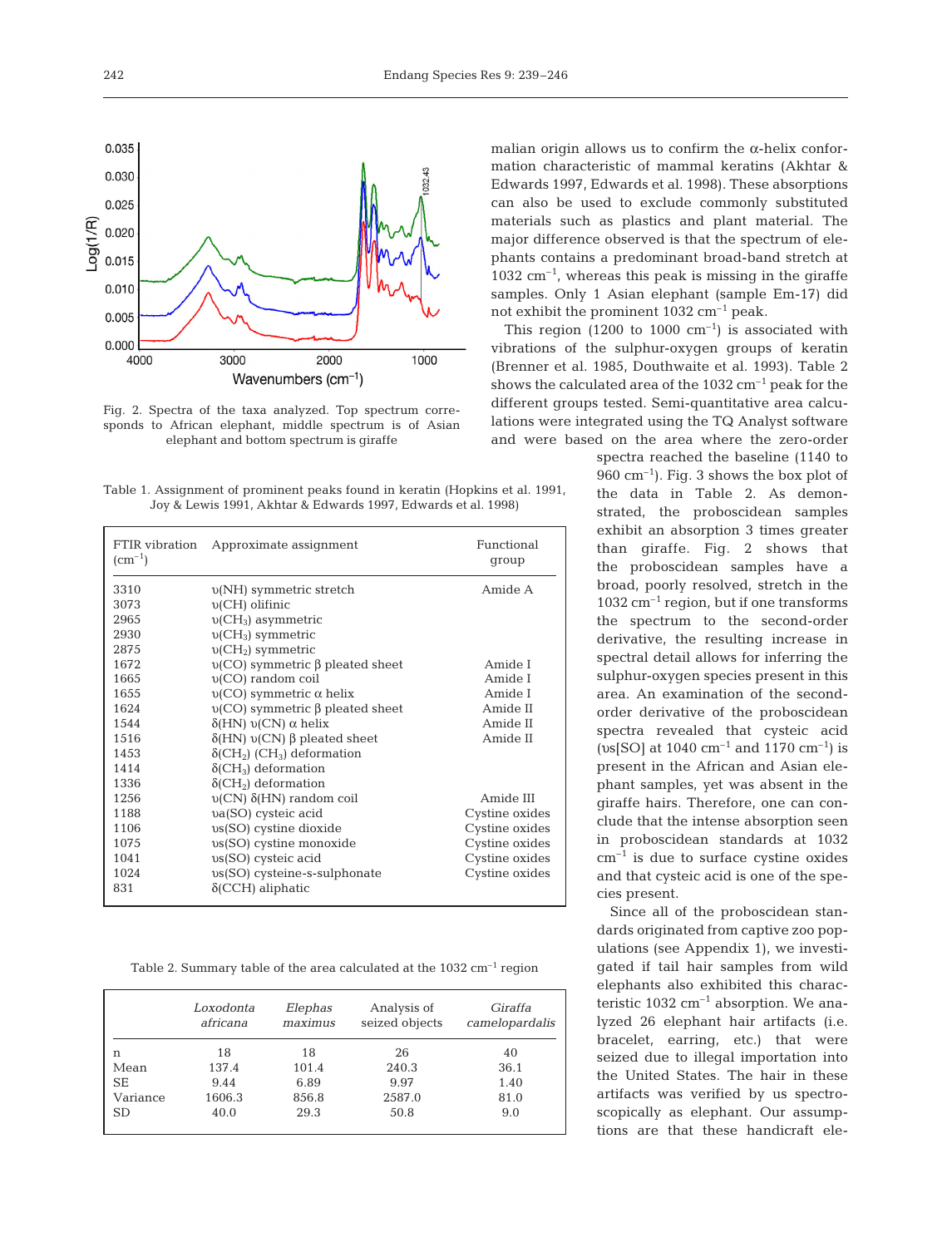

Fig. 3. Box plot of the area calculated at the  $1032 \text{ cm}^{-1}$  region of selected keratins. Lane 1 represents African elephant, lane 2 represents Asian elephant, lane 3 represents seized items presumed to be 'wild-type' elephants and lane 4 represents giraffe

phant bracelets are from wild elephants and their diet would reflect a 'wild type,' as compared to zoo fed animals. As is shown in Fig. 3, the elephant bracelet samples exhibit absorption roughly twice that of the captive elephants and 6 times greater than the absorption of giraffe standards. It has not escaped our notice that this peculiar observation may be associated with the keratin health status of captive elephants (Benz 2005).

Although the keratin spectra results of the HATR FTIR are encouraging, we further investigated the usefulness of the statistical power of discriminant analysis for taxa assignment. Family determination of hair keratin (i.e. Elephantidae vs. Giraffidae) can be accomplished by utilizing discriminant analysis statistics (TQ Analyst™ software).

# **Taxonomic family assignment**

Discriminant analysis is a multivariate statistical method that assists in the classification of spectral data into distinct groups. Discriminant analysis of spectral data has been comprehensively reviewed by Enlow et al. (2005). The rationale of discriminant analysis in the present situation was to establish discriminant functions from known keratin standards (i.e. Elephantidae vs. Giraffidae) and then use the discriminant function to classify questioned hair keratin materials. The discriminant analysis calculations utilized the spectrum range from 1523 to 933  $cm^{-1}$ , with a baseline drawn by the software to obtain the maximum area in range. The pathlength was kept constant and the data format was maintained as the spectrum at zero order.

The software (TQ Analyst™) compiles an average spectrum from the standards and then each sample is assigned a numerical score based on the deviation from the calculated spectrum. These numerical scores are then plotted to provide a graphical representation. Lastly, each keratin standard is validated by determining the Mahalanobis distance of the sample from the average spectrum. Therefore, each keratin is assigned to the nearest group centroid based on its calculated Mahalanobis distance. The closer a sample is to a particular centroid class, the higher the likelihood that it will be classified with that particular sample set (TQ Analyst 1992). In this study, each keratin standard (i.e. Elephantidae vs. Giraffidae) was correctly classified (Fig. 4).

We conducted a discriminant analysis experiment using 36 elephant and 40 giraffe hair standards (Appendix 1) as our reference populations to calculate the discriminant function for each taxa type and to establish a performance index. The performance index is a measure of how well a discriminant analysis method can categorize spectra from calibration stan-



Fig. 4. Discriminant analysis of elephant  $(\Box)$  versus giraffe  $(\Delta)$  hair.  $(\Box)$  Atypical Asian elephant sample (Em-17), which lacked the prominent  $1032 \text{ cm}^{-1}$  peak, yet is correctly assigned to be of proboscidean origin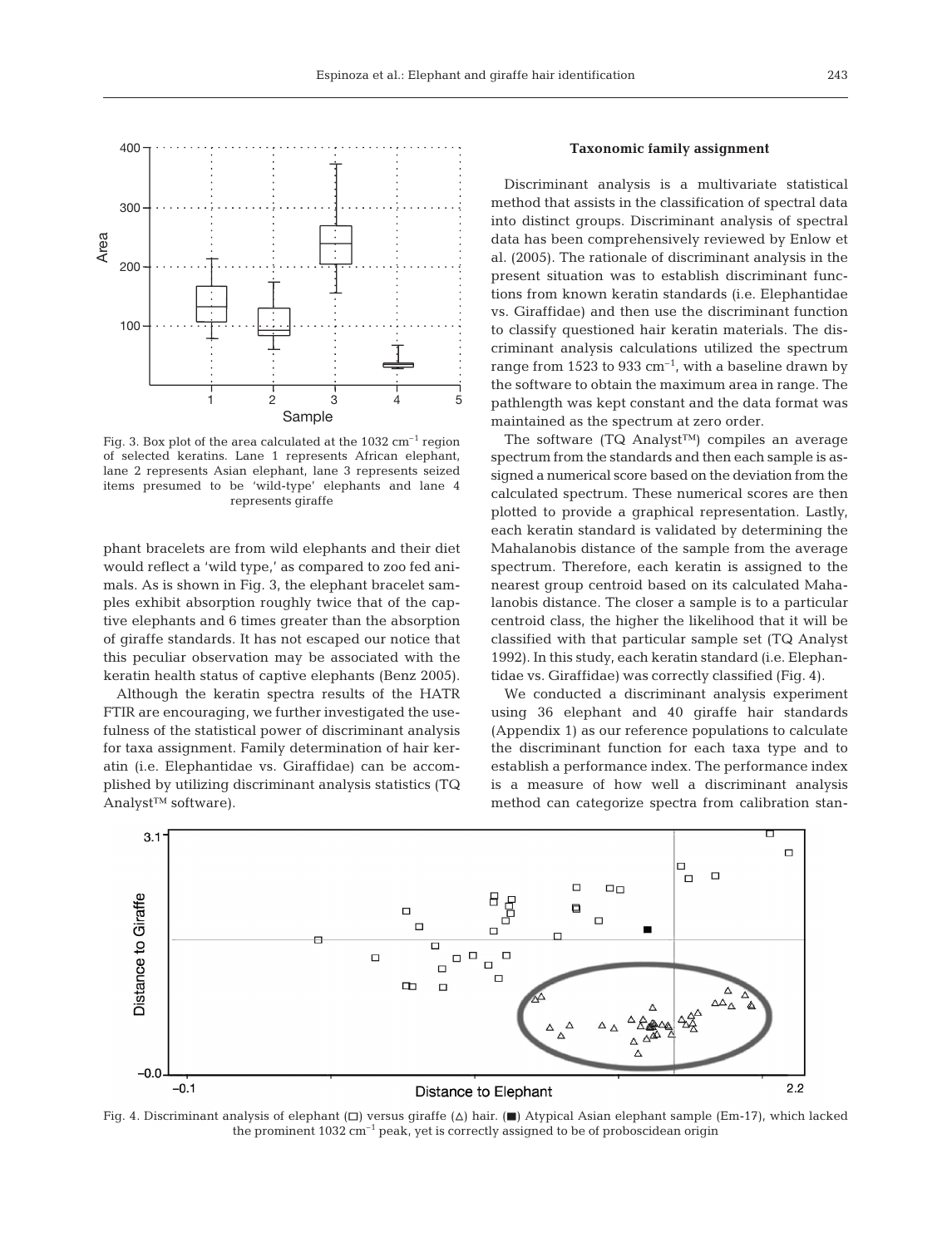dards. The performance index of the discriminant analysis was 91.8%, which is an indication of how well the algorithm can differentiate between elephant and giraffe tail hair keratins (Thermo Nicolet 2003). Reliable categorizations occur when the performance index exceeds 90% (TQ Analyst 1992). The solid square (Fig. 4) represents the atypical Asian elephant sample (Em-17), which lacked the prominent  $1032 \text{ cm}^{-1}$  peak. As demonstrated with the graph (Fig. 4), elephant and giraffe standards are segregated within their corresponding groups and the sample with the atypical spectrum is nested within the elephant population set. The best explanation for this is that sample Em-17 is most similar to the hair keratin of elephants. Therefore, it can be concluded that the hair sample of Em-17, as characterized by HATR FTIR, belongs to a member of the Elephantidae family. Thus, even this atypical specimen was correctly classified with the discriminant analysis, but could have been misidentified if interpretation had relied on visual inspection of the spectral peaks alone.

## **CONCLUSION**

HATR FTIR is an ideal way for obtaining spectra from filamentous keratin such as hairs. The Smart MIRacle attachment is simple to use and does not require sample preparation. Species assignment consisted of collecting the spectrum, followed by discriminant analysis. Placing the hair on the diamond crystal and the Smart MIRacle attachment device avoids typical FTIR sample preparation problems (e.g. liquid nitrogen pulverization). The analytical process and conclusion can be accomplished in less than 15 min.

Discriminant analysis of FTIR spectra of keratin allows for comparing a questioned object against a population. When examining the graphical display of the discriminant analysis, the unknown is compared to a sample set and not to a single spectrum. Therefore, discriminant analysis allows the analyst to assess the unknown against a normal distribution of samples and does not depend on the best match to a spectral library search.

We have described a prominent peak at  $1032 \text{ cm}^{-1}$ seen extensively in proboscidean standards and absent in giraffe samples. Discriminant analysis of these spectral data provides additional strong inference of family provenance (with a resulting performance index of 91.8%) We have demonstrated that HATR FTIR, combined with discriminant analysis, provides a robust method for differentiating elephant and giraffe hair samples. The results provide a quantitative method for identifying keratins used in constructing historic artifacts and for identifying these esoteric, keratin-based items commonly seen in the wildlife trade.

*Acknowledgements.* We thank all of the zoos listed in Appendix 1 for their generous contributions of hair samples. D. Sprague (U.S. Fish & Wildlife Service, National Eagle and Wildlife Property Repository) provided elephant hair artifacts for analysis. B. C. Yates and 2 anonymous reviewers are thanked for editorial comments. D. A. Morrell produced Fig. 1.

## LITERATURE CITED

- ▶ Akhtar W, Edwards HG (1997) Fourier-transform Raman spectroscopy of mammalian and avian keratotic biopolymers. Spectrochim Acta A Mol Biomol Spectrosc 53A: 81–90
	- Alexander NJ, Parakkal PF (1969) Formation of α- and β-type keratin in lizard epidermis during the molting cycle. Cell Tissue Res 101:72–87
- ► Alibardi L (2003a) Adaptation to the land: the skin of reptiles in comparison to that of amphibians and endotherm amniotes. J Exp Zoolog B Mol Dev Evol 298B:12–41
	- Alibardi L (2003b) Immunocytochemistry and keratinization in the epidermis of crocodilians. Zool Stud 42:346–356
	- Alibardi L (2003c) Proliferation in the epidermis of chelonians and growth of the horny scutes. J Morphol 265:52–69
	- Ambrose EJ, Elliott A (1951) Infra-red spectra and structure of fibrous proteins. Proc R Soc Lond A Math Phys Sci 206: 206–219
	- Analyst TQ (1992) User guide. Thermo Electron Corporation, Madison, WI
	- Barton J (1921) Notes on the Turkana tribe of British East Africa. Part I. J R Afr Soc 20:107–115
	- Benz A (2005) The elephant's hoof: macroscopic and microscopic morphology of defined locations under consideration of pathological changes. PhD thesis, University of Zurich
- Bitossi G, Giorgi R, Mauro M, Salvadori B, Dei L (2005) Spec-➤ troscopic techniques in cultural heritage conservation: a survey. Appl Spectrosc Rev 40:187–228
- ► Brenner L, Squires PL, Garry M, Tumosa CS (1985) A measurement of human hair oxidation by Fourier transform infrared spectroscopy. J Forensic Sci 30:420–426
	- Carpaneto GM, Germi FP (1989) The mammals in the zoological culture of the Mbuti pygmies in north-eastern Zaire. Hystrix 1:1–83
	- Courouble M, Hurst F, Milliken T (2003) More ivory than elephants: domestic ivory markets in three West African countries. TRAFFIC International, Cambridge
- ▶ Douthwaite FJ, Lewis DM, Schumacher-Hamedat U (1993) Reaction of cystine residues in wool with peroxy compounds. Text Res J 63:177–183
- ► Edwards HGM, Hunt DE, Sibley MG (1998) FT-Raman spectroscopic study of keratotic materials: horn, hoof, and tortoiseshell. Spectrochim Acta A Mol Biomol Spectrosc 54:745–757
- ► Enlow EM, Kennedy JL, Nieuwland AA, Hendrix JE, Morgan SL (2005) Discrimination of nylon polymers using attenuated total reflection mid-infrared spectra and multivariate statistical techniques. Appl Spectrosc 59:986–992
- ► Espinoza EO, Baker BW, Berry CA (2007) The analysis of sea turtle and bovid keratin artefacts using DRIFT spectroscopy and discriminant analysis. Archaeometry 49: 685–698
	- Evans-Pritchard E (1940) The Nuer: a description of the modes of livelihood and political institutions of a Nilotic people. Clarendon Press, Oxford
- ▶ Fraser RDB, Parry DAD (1996) The molecular structure of reptilian keratin. Int J Biol Macromol 19:207–211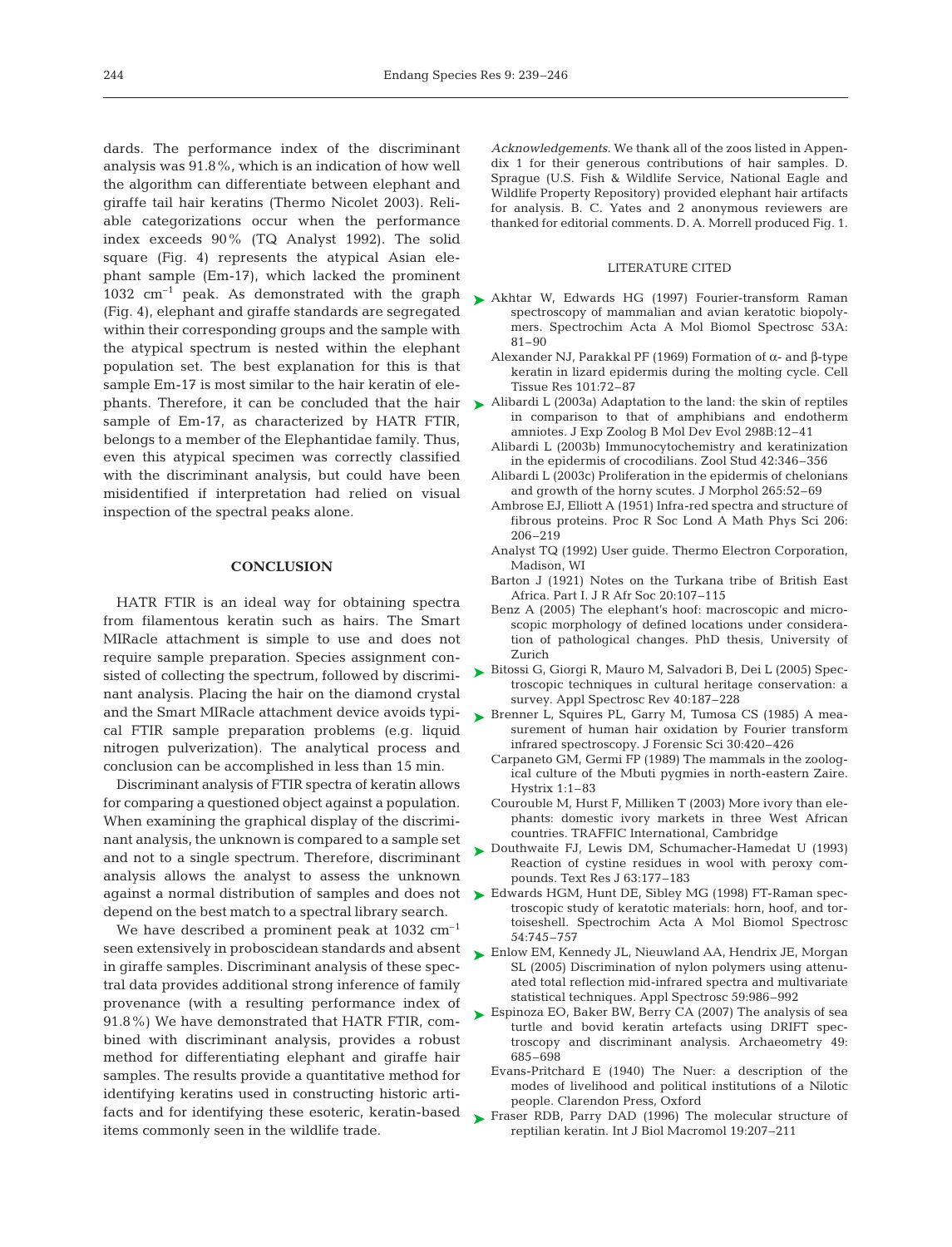- ► Hildburgh WL (1909) Notes on some Burmese amulets and magical objects. J R Anthropol Inst 39:397–407
- ► Hopkins J, Brenner L, Tumosa CS (1991) Variation of the amide I and amide II peak absorbance ratio in human hair as measured by Fourier transform infrared spectroscopy. Forensic Sci Int 50:61–65
- Joy M, Lewis DM (1991) The use of Fourier transform infrared ➤ spectroscopy in the study of the surface chemistry of hair fibers. Int J Cosmet Sci 13:249–261
	- Kirkbride KP, Tungol MW (1999) Infrared microspectroscopy of fibers. In: Robertson J, Grieve M (eds) Forensic examination of fibers, 2nd edn. Taylor & Francis Inc., Philadelphia, PA, p 179–222
- ► Kirwan LP (1963) Land of Abu Simbel. Geogr J 129:261–273 Lehninger L (1982) Principles of biochemistry. Worth Publishers Inc., New York
- ► Low MJD, Baer NS (1977) Application of infrared Fourier transform spectroscopy to problems in conservation. Stud Conserv 22:116–128
- ► Lyman DJ, Murray-Wijelath J, Feughlman M (2001) Effect of temperature on the conformation of extended α-keratin. Appl Spectrosc 55:552–554
- ► Marshall RC, Orwin DFG, Gillespie JM (1991) Structure and biochemistry of mammalian hard keratin. Electron Microsc Rev 4:47–83
	- Meldon JA (1907) Notes on the Bahima of Ankole. II. J R Afr Soc 6:234–249
	- Milliken T (2002) Maputo's ivory markets, Mozambique. TRAFFIC 19:56–57
- ▶ Phillips J (1997) Punt and Aksum: Egypt and the Horn of Africa. J Afr Hist 38:423–457
	- Pike Technologies (2004) Measurement of fibers with Miracle single-bounce HATR. Application Note No. 104, www. piketech.com
- ► Poubom CFN, Awah ET, Tchuanyo M, Tengoua F (2005) Farmer's perceptions of cassava pests and indigenous con-

trol methods in Cameroon. Int J Pest Manag 51:157–164

- ► Rintoul L, Panayiotou H, Kokot S, George G and others (1998) Fourier transform infrared spectrometry: a versatile technique for real world samples. Analyst (Lond) 123:571–577
- ► Roscoe J (1907) The Bahima: a cow tribe of Enkole in the Uganda Protectorate. J R Anthropol Inst 37:93–118
	- Ross DH (ed) (1992) Elephant: the animal and its ivory in African culture. Fowler Museum of Cultural History, University of California, Los Angeles
	- Shepherd CR (2002) The trade of elephants and elephant parts in Myanmar. TRAFFIC Online Report Series No. 5. TRAFFIC International, Cambridge
- ► Simon GH (1954) Ceylonese beliefs about animals. West Folk 13:260–267
- Straight B (2002) From Samburu heirloom to new age artifact: ➤ the cross-cultural consumption of Mporo marriage beads. Am Anthropol 104:7–21
	- Thermo Nicolet (2003) Custom software OMNIC ver 6.0. Nicolet Instrument Corporation, Madison, WI
	- The Viet Nam Ecological Association (2002) An assessment of the illegal trade in elephants and elephant products in Viet Nam. TRAFFIC Online Report Series No. 2. TRAFFIC International, Cambridge
- ► Timmins EM, Howell SA, Alsberg BK, Noble WC, Goodacre R (1998) Rapid differentiation of closely related *Candida* species and strains by pyrolysis-mass spectrometry and Fourier transform-infrared spectroscopy. J Clin Microbiol 36:367–374
	- Turton D (2005) The meaning of place in a world of movement: lessons from long-term field research in Southern Ethiopia. J Refug Stud 18:259–280
	- Walston N (2005) An overview of the use of Cambodia's wild plants and animals in traditional medicine systems. TRAFFIC Southeast Asia, Indochina
	- Wilks I (1979) The golden stool and the elephant tail: an essay on wealth in Asante. Res Econ Anthropol 2:1–36

Species Sample # Source *Elephas maximus* EM-01 Point Defiance Zoo, WA *E. maximus* EM-02 Point Defiance Zoo, WA *E. maximus* EM-03 Oregon Zoo Metro, OR *E. maximus* EM-04 Oregon Zoo Metro, OR *E. maximus* EM-05 Oregon Zoo Metro, OR *E. maximus* EM-06 Houston Zoological Gardens, TX *E. maximus* EM-07 Houston Zoological Gardens, TX *E. maximus* **EM-08** Denver Zoo, CO<br> *E. maximus* BM-09 Denver Zoo, CO **San Diego Zoo, CA** *E. maximus* EM-10 San Diego Zoo, CA *Eittle Rock Zoo, AR E. maximus* EM-12 Louisville Zoological Garden, KY *E. maximus* EM-13 Chaffee Zoological Gardens, CA *E. maximus* EM-14 Miami Metro Zoo, FL *E. maximus* EM-15 Miami Metro Zoo, FL *E. maximus* EM-16 Woodland Park Zoological Gardens, WA *E. maximus* EM-17 Woodland Park Zoological Gardens, WA *E. maximus* EM-18 Honolulu Zoo, HI *Loxodonta africana* LA-001 Milwaukee County Zoo Hospital, WI *L. africana* LA-002 Zoo Atlanta, GA *L. africana* LA-003 Lee Richardson Zoo, KS

**Appendix 1.** Keratin (tail hair) reference samples analyzed by HATR FTIR and used in this study